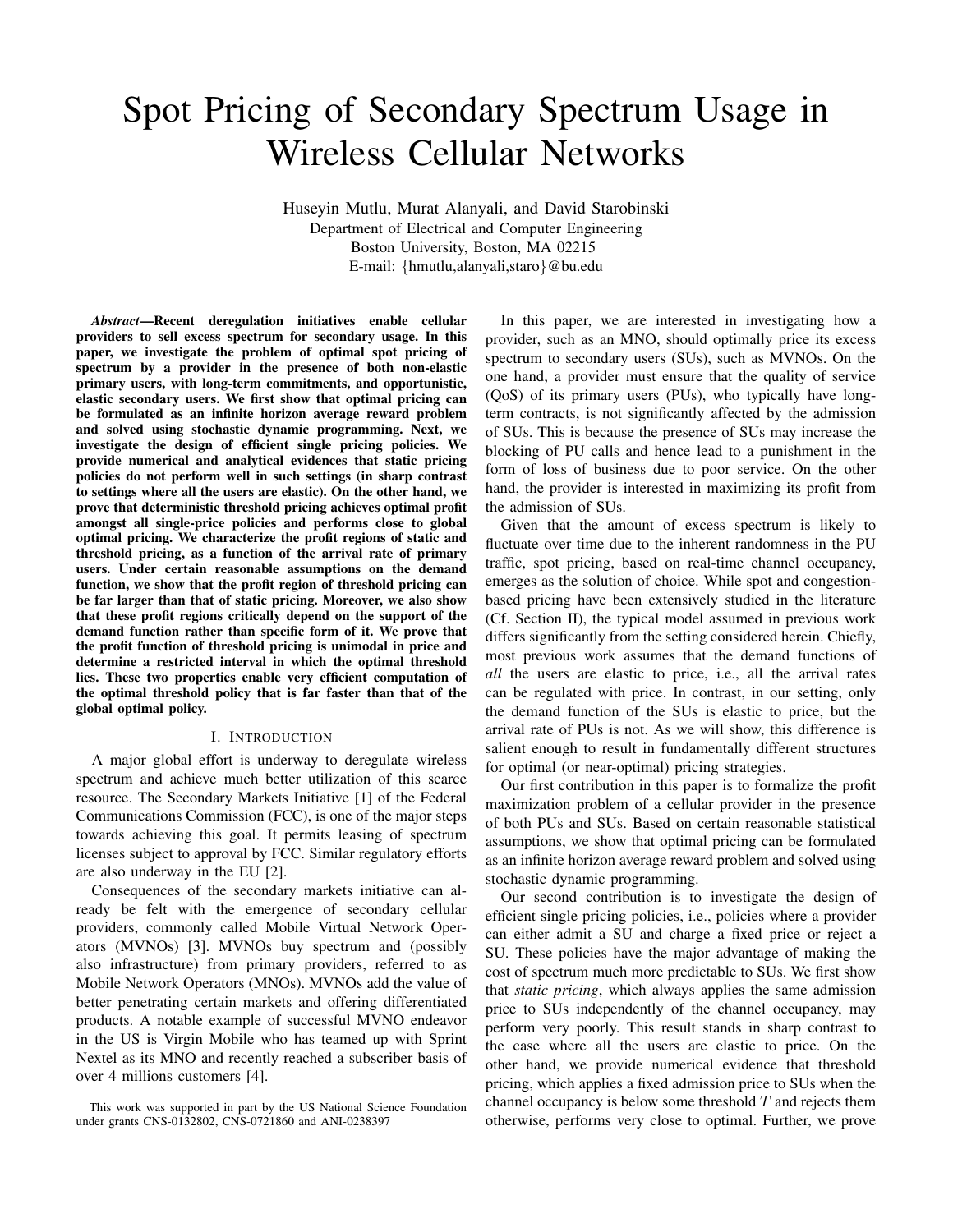that among all the possible single-price admission policies (including randomized), threshold pricing is the optimal one.

Our third contribution is to characterize the profit regions of static pricing and threshold pricing. Our goal is to determine the maximum arrival rate of PUs, at which it is still possible to achieve profit from the admission of SUs. We characterize the profit region of static pricing and provide a lower bound (presumably tight) on the profit region of threshold pricing. We show that the profit region of threshold pricing is larger than that of static pricing. Through numerical example, we show that the difference can be quite large (e.g., three times larger). An interesting observation is that both the profit region of static pricing and the bound on threshold pricing depend only on the support of the demand function of the SUs, but not on its specific form. This result applies to quite general demand functions.

Our last contribution is to devise an efficient computational procedure to calculate the optimal threshold and price for threshold pricing. In particular, we prove that, for any given threshold  $T$ , the profit function is unimodal in price. This enables us to resort to well-known logarithmic search procedures to compute the optimal price. Moreover, we show that the optimal threshold is a non-decreasing function of price. By using this property, we are able to reduce the search interval for the optimal threshold, thus speeding up calculation of the optimal threshold policy. We also provide numerical results which show that the optimal threshold policy can be computed considerably faster than the global optimal policy.

The rest of the paper is organized as follows. In Section II, we survey related work. Our model and notation are introduced in Section III. In Section IV, we show how to derive the optimal pricing policy and present some characteristics of the optimal prices. In Section V, we investigate singleprice policies, prove the optimality of threshold pricing, and characterize the profit regions of static and threshold pricing. In Section V, we also prove unimodality of profit function of threshold pricing. Then, in Section VI, we develop an efficient method to compute the optimal price and threshold for threshold pricing. We conclude the paper in Section VII.

# II. RELATED WORK

The problem we consider of this paper is related to two well studied areas in communication networks, namely, pricing and call admission control. As such, we restrict our literature review to those papers that are the most relevant. A survey of other work related to pricing in cellular networks can be found in [5].

In [6], Paschalidis and Tsitsiklis investigate dynamic, congestion-based pricing of network resources. Their model assumes that all the users are elastic to price. They show that static pricing achieve good performance in general and can even be optimal in some asymptotic traffic regimes. This result was extended in [7] and [8], in the context of large network asymptotics. In [9], Ziya et. al. show that the optimal static price is unique. In [10], static spectrum pricing strategies capturing the effects of network-wide interferences are developed.

Threshold admission control policies have been extensively studied. Refs. [11, 12] provide useful insights into the properties of such policies. The optimality of threshold pricing for certain optimization problem is proved in [13, 14]. None of these papers integrate pricing into their formulations.

Refs. [15–17] integrate pricing with admission control in cellular networks. Ref. [15] considers time-of-day pricing methods. In our work, we consider pricing strategies that operate at much shorter time-scales, based on real-time information. Ref. [16] develops and evaluates "charge-by-time" pricing algorithms, while in our work we consider charging per admission. Ref. [17] develops a stochastic dynamic programming formulation that incorporates retrials. Our main contribution with respect to this previous body of work is to go beyond numerical optimizations and attempt to prove general structural properties, applicable to very general demand functions.

Ref. [18] analyzes a model similar to ours within the context of a generic rental management optimization problem. This work considers two type of customers, namely *walkin* and *contract* users. Walk-in users are priced according to congestion level of the system, similar to dynamic pricing of SUs in our model. Contract users, on the other hand, have fixed prices and arrival rates which are analogous to our PUs. Different than our work, [18] focuses on determining structures of the optimal policy rather than providing a simple, near-optimal alternative as done here.

## III. NETWORK MODEL

In this section, we introduce our network model and notation (additional notation specific to static and threshold pricing will be provided in Section V). We consider a cellular network where each cell provides access to  $C$  channels. In each cell, calls from PUs arrive according to a Poisson process with fixed rate  $\lambda_p > 0$ . A punishment in the amount of K monetary units is imposed if all the channels are busy and a PU call is blocked. SUs call arrivals also form a Poisson process that is independent of the PUs call arrivals process and its rate is modulated by the price charged by the provider. We thus assume that there is a *demand function*  $\lambda_s(u)$  which determines the arrival rate of SU calls, where  $u$  is the applied price. The price is a function of the state of the system, i.e., a SU pays a price  $u_n$  for its call, if there are n busy channels in the cell, where  $0 \le n \le C$ .

For both PUs and SUs, call holding times are exponentially distributed with rate  $\mu$ , independently of any other events. Without loss of generality, we will assume  $\mu = 1$ , i.e., the mean call holding time is one unit of time.

The goal of the provider is to maximize the average profit per unit of time gained from accepting SUs. This quantity is denoted by  $R$ . We are interested in finding a pricing policy that satisfies this goal. A pricing policy is a rule that dictates which price should be advertised by the provider at any given point of time.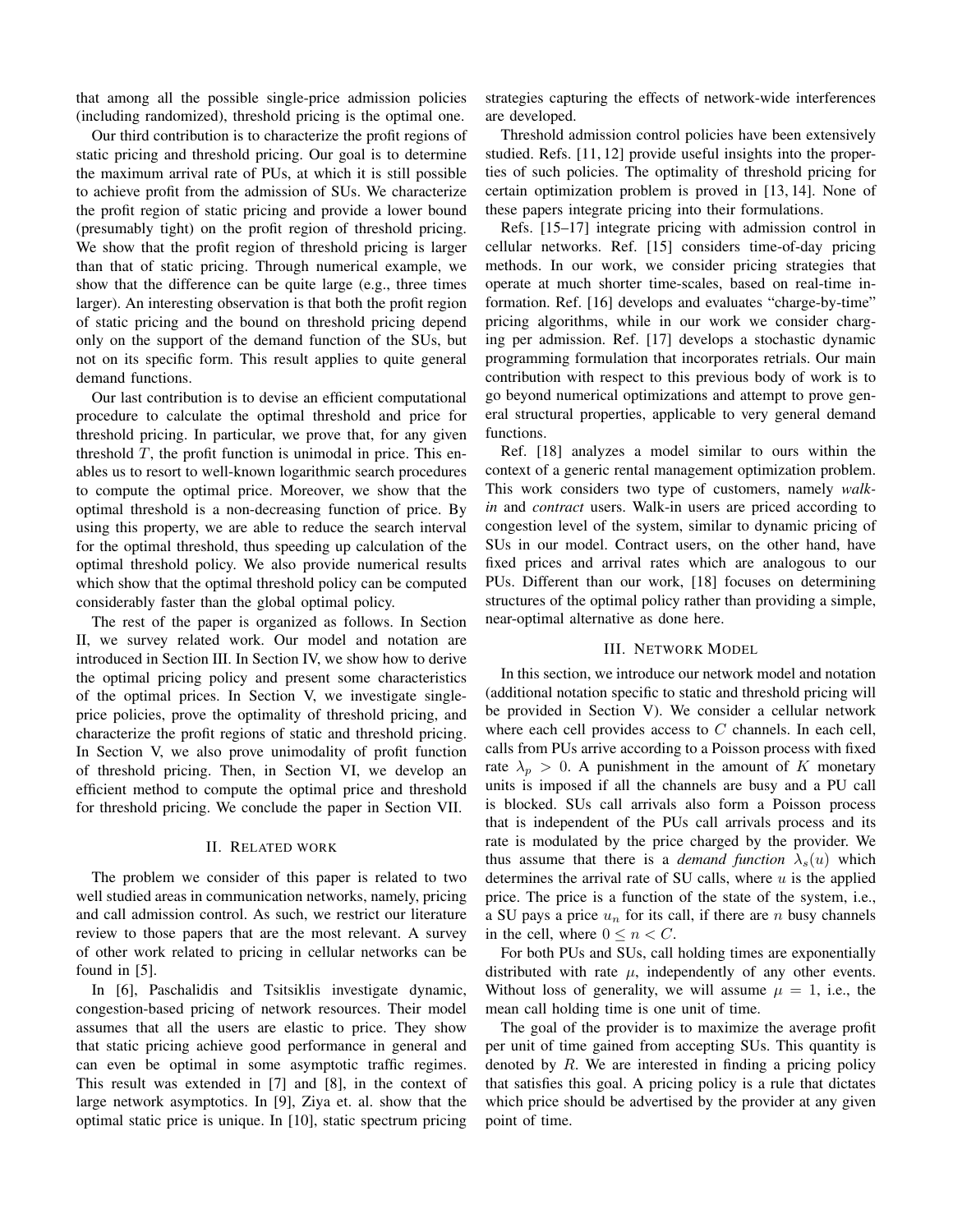Under the above assumptions, the system behavior follows the dynamics of a continuous-time birth-death Markov process, and explicit expression for the average profit  $R$  can be provided as follows. First, let  $\pi_n$  be the steady-state probability of finding the system in state  $n$ , i.e., there are  $n$  busy channels. Next, let  $\lambda_n = \lambda_s(u_n) + \lambda_p$  denote the total call arrival rate in state *n* and  $\Lambda = (\lambda_0, \lambda_1, ..., \lambda_{C-1})$  denote the vector of arrival rates. Then, the probability of finding the system in state  $n$ , denoted by  $\pi_n(\Lambda)$ , can be explicitly written as follows:

$$
\pi_n(\Lambda) = \frac{\frac{\lambda_0 \lambda_1 \lambda_2 \ldots \lambda_{n-1}}{n!}}{1 + \frac{\lambda_0}{1!} + \frac{\lambda_0 \lambda_1}{2!} + \ldots + \frac{\lambda_0 \lambda_1 \lambda_2 \ldots \lambda_{C-1}}{C!}}.
$$
 (1)

Due to the PASTA (Poisson Arrivals See Time Averages) property, the probability that a PU is blocked is  $\pi_C(\Lambda)$ . Thus, the average profit is

$$
R = \sum_{n=0}^{C-1} \pi_n(\Lambda) \lambda_s(u_n) u_n - (\pi_C(\Lambda) - E(\lambda_p, C)) \lambda_p K, \quad (2)
$$

where  $E(\lambda_p, C)$  is the blocking probability of PUs in the absence of SU arrivals. This quantity corresponds to the wellknown *Erlang-B* formula

$$
E(\lambda_p, C) = \frac{\frac{\lambda_p^C}{C!}}{\sum_{n=0}^C \frac{\lambda_p^n}{n!}}.
$$
 (3)

The first term in Eq. (2) represents the sum of the average revenues collected from SUs in each state. The second term is the average punishment due to accepted SUs. Note that,  $\pi_C(\Lambda)$ – $E(\lambda_p, C)$  corresponds to increase in blocking probability of PUs due to accepted SUs.  $E(\lambda_p, C)$  acts as the normalization term to ensure that the profit is zero when all SUs are rejected.

In the sequel, we impose the following natural assumptions on the demand functions. These assumptions are required to guarantee the existence of a stationary optimal pricing policy and prove some of our structural results.

*Assumption 3.1:* There exists a price  $u_{\text{max}}$  for which  $\lambda_s(u_{\text{max}})=0$ . Moreover,  $\lambda_s(u)$  is a strictly decreasing, differentiable function in u over the interval  $[0, u_{\text{max}}]$  and  $\lambda_s(0)$  is finite.

## IV. DERIVATION OF THE OPTIMAL PRICING POLICY

In this section, we derive the *optimal pricing* policy and present properties characterizing the optimal prices.

## *A. Stochastic Dynamic Programming Formulation*

The maximization of the profit function in Eq. (2) is a complex multi-dimensional optimization problem and becomes quickly intractable as  $C$  grows. One approach to alleviate this problem is to formulate it as an average reward stochastic *dynamic programming* (DP) problem [19, 20]. Specifically, the optimal prices  $u_n^*$  and optimal profit  $R^*$  corresponding to the optimal policy can be computed using the so-called Bellman's equations since all the states in the Markov chain are recurrent (see Proposition 7.4.1 in [20]).



Fig. 1. Uniformized Markov Chain

Bellman's equations are usually formulated for discrete-time Markov chains. In our case, the Markov chain is continuous, but it can be discretized using a procedure called *uniformization*, where the transition rates out of each state are normalized by the maximum possible transition rate  $v$ , which in our case is given by the following expression:

$$
v = \lambda_s(0) + \lambda_p + C. \tag{4}
$$

The uniformized Markov chain with corresponding transition rates is shown in Fig. (1).

Bellman's equations are generally guaranteed to return the optimal solution only for finite action (control) space  $\mathbb{U}$ , where U represents the set of all possible prices advertised by the provider. Hence, prices must be discretized. We denote the discretization step with  $\Delta u$ . The cardinality of the action space is thus  $|\mathbb{U}| = u_{\text{max}}/\Delta u$ . The resulting loss in profit due to discretization of price is bounded by  $\lambda(0)\Delta u$ , which can be made arbitrarily small at the expense of higher computational complexity (in Section VI, we describe an efficient computational procedure, applicable to threshold pricing, that scales to very large cardinality  $|\mathbb{U}|$ ).

Equipped with the above formulation, we can now compute the optimal pricing policy using the Bellman equations:

$$
J^* + h(n) = \max_{u_n \in \mathbb{U}} [\lambda_s(u_n)u_n + h(n+1)\frac{\lambda(u_n)}{v} + h(n-1)\frac{n}{v} + h(n)(1 - \frac{\lambda(u_n)}{v} - \frac{n}{v})]
$$
(5)

for  $n = 0, 1, 2...C - 1$  and

$$
J^* = -\lambda_p K + h(C-1)\frac{C}{v}, \qquad (6)
$$

whereas the optimal profit is:

$$
R^* = J^* + E(\lambda_p, C)\lambda_p K. \tag{7}
$$

The first term in Eq.  $(5)$  represents the profit gained at state n from the acceptance of a SU. The second and third terms are contributions to the revenue if the next transition is an arrival or departure, respectively. The last term is a consequence of the uniformization procedure. The effect of punishment due to blocked PU calls is captured by the first term in Eq. (6). The prices maximizing the RHS of Eq. (5) represent the optimal prices.

The unknowns in the above equations are  $h(n)$  and  $J^*$ . The quantities  $h(n)$  denote the *relative reward* in state n with respect to state C. When the optimal policy is applied,  $h(n)/v$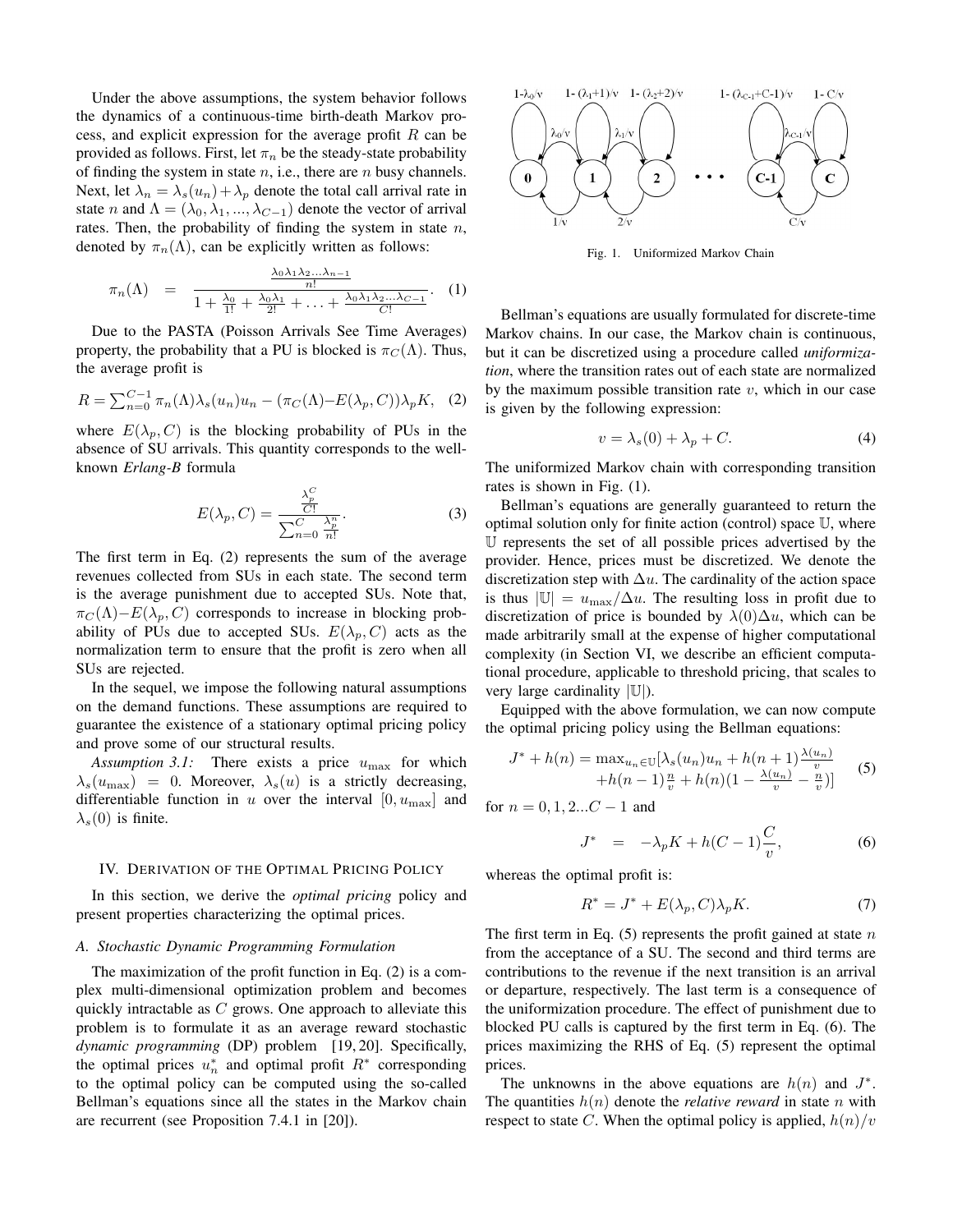

Fig. 2. Optimum prices for various PU arrival rates  $(\lambda_p)$ .  $C = 20$ ,  $K = 100$ ,  $\lambda_s(u) = (10 - u)_{+}$  and  $\Delta u = 10^{-6}$ 

represents the difference between the *total revenue* gained over an infinite time horizon when starting the process from state  $n$ and that gained when starting from state C. The quantities  $R^*$ and J<sup>∗</sup> differ only by a normalization constant used to ensure the non-negativity of the profit.

The solution of Bellman equation can be obtained by using various techniques described in the literature, such as *policy iteration* or *relative value iteration* [19, 20]. Policy iteration theoretically requires on the order of  $O(|U|^C)$  iterations to converge while value iteration is not quaranteed to converge converge while value iteration is not guaranteed to converge within a finite number steps. However, value iteration has a lower computational complexity at each iteration. In practice, as in other infinite horizon average reward problems [21], policy iteration appears to converge faster.

For different PU arrival rates  $\lambda_p$ , Figure (2) shows the values of the optimal prices (computed using policy iteration), for the demand function  $\lambda_s(u) = (10 - u)_+$  (where  $(\cdot)_{+} = \max(\cdot, 0)$ , and parameters  $C = 20$ ,  $K = 100$ , and  $\Delta u = 10^{-6}$ . The figure indicates that, as  $\lambda_p$  increases, the prices become higher in each state, and that SUs should not be accepted when the number of busy channels exceeds a certain threshold. More insight into this behavior will be provided in the sequel.

## *B. Properties of the Optimal Policy*

In this section, we provide some results characterizing the optimal prices. First, we consider the ideal case of unlimited capacity.

*Lemma 4.1:* In the infinite capacity case (i.e.,  $C \rightarrow \infty$ ), the optimal price in each state is

$$
u_{\infty} = \arg \max_{u \in \mathbb{U}} (\lambda_s(u)u),
$$

and the corresponding profit is

$$
R_{\infty} = \lambda_s(u_{\infty})u_{\infty}.
$$

Note that  $R_{\infty}$  is an upper bound on the profit achievable in any finite capacity system.

The following lemma states that in a finite capacity system, the optimal price in each state is larger than  $u_{\infty}$ .

*Lemma 4.2:* For any  $0 \le n \le C - 1$ ,  $u_n^* \ge u_\infty$ .<br>The next result states that the optimal prices are

The next result states that the optimal prices are monotonically increasing in n.

*Lemma 4.3:* For any  $0 \le n \le C - 1$ ,  $u_{n+1}^* \ge u_n^*$ .<br>Proofs of these properties follow similar methods

Proofs of these properties follow similar methods to those used in [6]. The main difference lies in taking into consideration the effects of PU arrivals and punishments. These proofs can be found in [22].

A consequence of the above properties is that the optimal price for any state lies between  $u_{\infty}$  and  $u_{\max}$ . This fact can be exploited to reduce the size of the action space U when computing the optimal prices using Eq. (5).

## V. SINGLE-PRICE POLICIES

In this section, we investigate the design of single-price policies. In each state, these policies can either admit a SU and charge a fixed price  $u$  or reject a SU (which is equivalent to ask for a price  $u_{\text{max}}$  or higher). For such policies the objective is to optimize the value of u as well as the *admission policy* i.e., the decision of whether or not to admit a SU that is willing to pay the price. These policies are attractive because they allow a provider to advertise a single-price. They are also computationally easier to derive. Moreover, compared to optimal pricing, they provide more insight into the structure of good pricing policies.

A simple single-price policy is the so-called *static pricing* where SU calls are always applied the same admission price, unless all the channels are busy. For the cases where the demand functions of all the users are elastic to price and punishments are not imposed, static pricing is known to perform well and to be even asymptotically optimal in several regimes [6–8]. However, in this section, we show that, in the presence of inelastic users (PU) and punishments for blocked PU calls, the performance of static pricing degrades significantly.

Instead, we show next that among all single-price policies (including randomized), a deterministic *threshold pricing* policy performs optimally. In threshold pricing, SU calls are admitted and charged a price  $u$  when the channel occupancy is smaller than some threshold  $T$  and rejected otherwise. We provide numerical evidence showing that threshold pricing performs very close to optimal.

# *A. Optimality of Threshold Pricing*

*Theorem 5.1:* For any price u (including the optimal one), a threshold admission policy is optimal among all single-price policies.

*Proof:* Revenue-wise, gaining u for each admitted SU call is the same as getting punished  $u$  for each rejected one. Therefore, the problem can be reformulated as to minimize punishment. This problem is identical to the well-known MINOBJ problem analyzed in [13] where SU and PU calls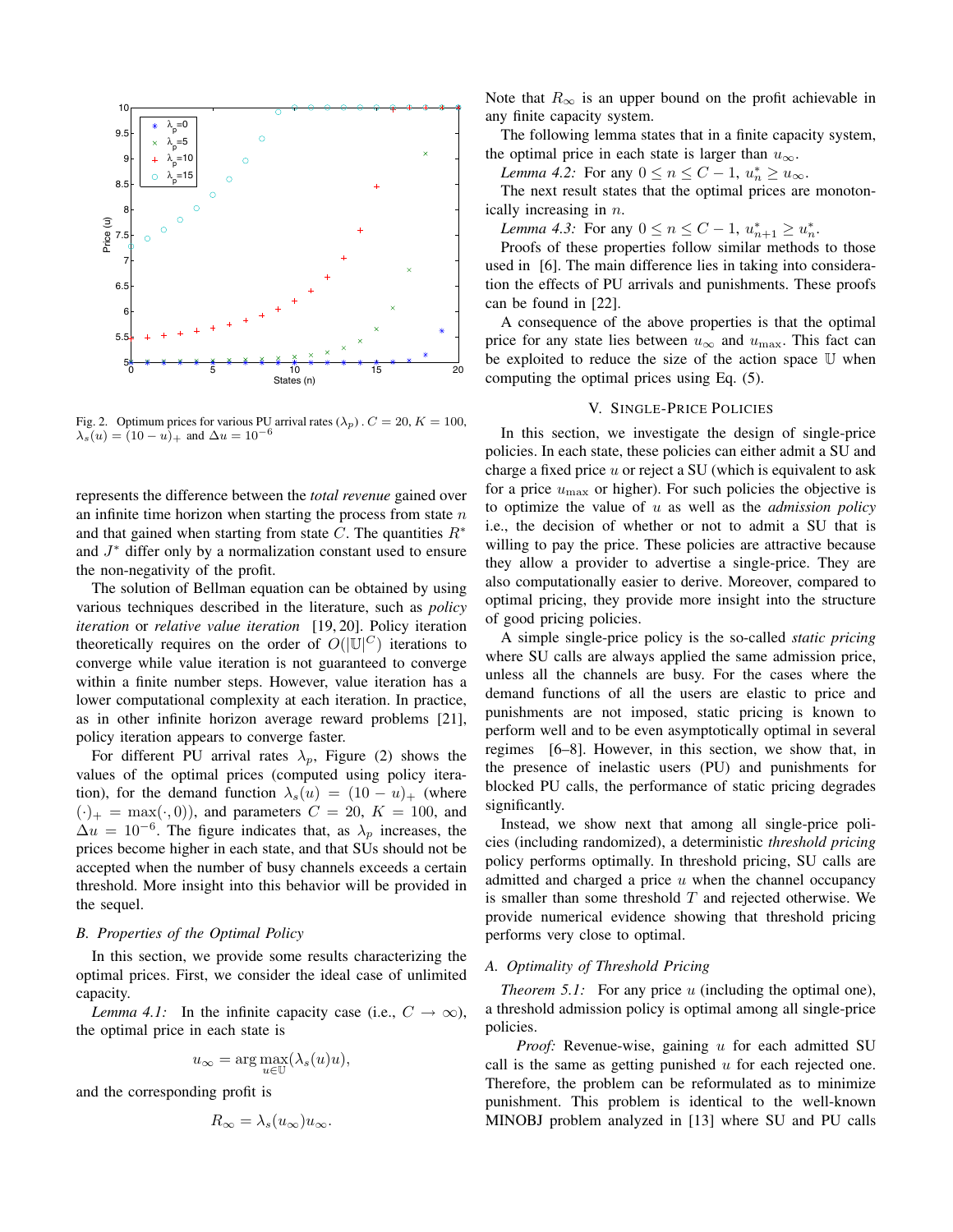

Fig. 3. Average profit vs primary load  $(\lambda_p)$  for different pricing policies. System parameters:  $C = 20$ ,  $K = 100$ ,  $\lambda_s(u) = (10 - u)_{+}$  and  $\Delta u =$ 10*−*6.

are analogous to new and handover calls, respectively. It is shown in [13] that a threshold admission policy is the optimal solution for the MINOBJ problem and, thus, the same result applies to our setting. Note that the analogy is valid when  $K > u$ . If this is not the case, then the admission policy is obvious, namely, always admit SU calls.

Figure (3) compares the average profits achieved by the the optimal, static, and threshold policies for a linear demand function  $\lambda_s(u) = (10-u)_+$  (we explain in Section VI how to compute the optimal price and threshold). Figure (4) makes the same comparison for the following popular non-linear demand function [23]

$$
\lambda_s(u) = (Ae^{-\gamma u^2} - \epsilon)_+ , \qquad (8)
$$

where A and  $\gamma$  are scaling factors, and  $\epsilon > 0$  is a small constant introduced to enforce Assumption 3.1. Both figures show that threshold pricing performs close to optimal while static pricing performs significantly worse. Furthermore, we observe that beyond a certain value of  $\lambda_p$ , static pricing stops generating profit while threshold pricing continues doing so. This observation will be formalized in Section V-D.

## *B. Properties of Threshold Pricing*

Having showed that threshold pricing is the optimal singleprice policy, we next derive an expression for the profit obtained with this policy, denoted by  $R_T(\lambda_s)$ . We denote profit function and blocking probabilities as a function of  $\lambda_s$ . This considerably simplifies notation in the rest of the paper. First, we define the following function which will be used extensively:

$$
Q(\lambda_s) = \lambda_s u(\lambda_s) \tag{9}
$$



Fig. 4. Average profit vs primary load  $(\lambda_p)$  for different pricing policies. System parameters:  $C = 20$ ,  $K = 100$ ,  $\lambda_s(u) = (10e^{-0.04u^2} - 0.1)_{+}$  and  $\Delta u = 10^{-6}$ .

where  $u(\lambda_s)$  is the inverse function of  $\lambda_s(u)$ . Then, we compute the blocking probabilities for the PUs and SUs:

$$
B_{PU}(\lambda_s, T) = \pi_C
$$
\n
$$
= \frac{\frac{(\lambda_s + \lambda_p)^T \lambda_p^{C-T}}{C!}}{\sum_{n=0}^{T-1} \frac{(\lambda_s + \lambda_p)^n}{n!} + (\lambda_s + \lambda_p)^T \sum_{n=T}^{C} \frac{\lambda_p^{n-T}}{n!}};
$$
\n
$$
B_{SU}(\lambda_s, T) = \sum_{n=T}^{C} \pi_n
$$
\n
$$
= \frac{(\lambda_s + \lambda_p)^T \sum_{n=T}^{C} \frac{\lambda_p^{n-T}}{n!}}{\sum_{n=0}^{T-1} \frac{(\lambda_s + \lambda_p)^n}{n!} + (\lambda_s + \lambda_p)^T \sum_{n=T}^{C} \frac{\lambda_p^{n-T}}{n!}}.
$$
\n(11)

Note that, arrival rate until congestion level reaches  $T$  channels is  $\lambda_s + \lambda_p$  and just  $\lambda_p$  afterwards.

Finally, we can provide an explicit expression for  $R_T(\lambda_s)$ as follows:

$$
R_T(\lambda_s) = (1 - B_{SU}(\lambda_s, T))Q(\lambda_s) - B_{PU}(\lambda_s, T)\lambda_p K + E(\lambda_p, C)\lambda_p K.
$$
 (12)

The first term in Eq. (12) is the revenue collected from SU calls. The second term is a result of the punishment due to blocked PU calls. The last term is the normalization term which is used to ensure that profit is zero when there are no SUs (see Eq. (3)).

Next, we derive an important property of the blocking probabilities  $B_{PU}$  and  $B_{SU}$ , that will be exploited in the next section. Specifically, we show that the ratio of these blocking probabilities depends only on the PU's call arrival rate  $\lambda_p$  and threshold T but *not* on the price or the demand function of the SU.

*Lemma 5.2:* The ratio  $\frac{B_{PU}(\lambda_s,T)}{B_{SU}(\lambda_s,T)}$  is independent of u and  $\lambda_s$ .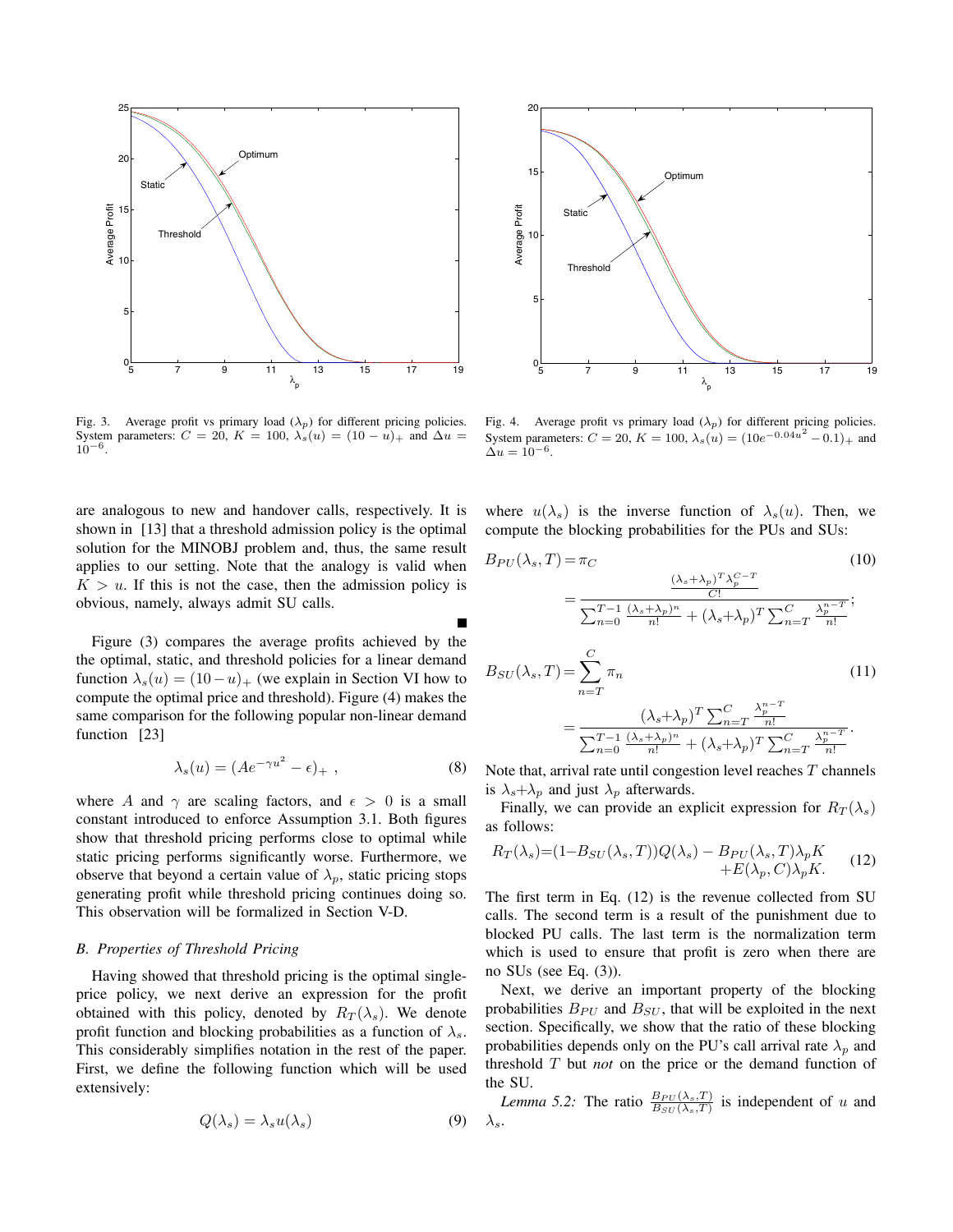*Proof:*

$$
\frac{B_{PU}(\lambda_s, T)}{B_{SU}(\lambda_s, T)} = \frac{\frac{\lambda_p^{C-T}}{C!}}{\sum_{n=T}^C \frac{\lambda_p^{n-T}}{n!}}
$$
(13)

which is independent of u and  $\lambda_s$ .

# *C. Unimodality of the Profit Function*

In this section, we show that for each given threshold  $T$ , the profit function of threshold pricing  $R_T$  is *unimodal* in u (a function is unimodal over a certain interval, if it has a single maximum over that interval). This result requires the following mild assumption on the demand function:

*Assumption 5.3:* The function  $Q(\lambda_s)$  is concave i.e.,  $Q''(\lambda_s) \leq 0$  where the derivative is taken with respect to  $\lambda_s$ .

Assumption 5.3 is widely used in the literature [6, 9] and is satisfied by several types of functions, such as linear and exponential decaying demand functions.

The proof of our theorem will be based on the following lemma, which is proved in the Appendix.

*Lemma 5.4:* For all  $\lambda_s > 0$ ,

$$
\frac{B_{SU}(\lambda_s,T)}{1 - B_{SU}(\lambda_s,T)} > \frac{-B''_{SU}(\lambda_s,T)}{2B'_{SU}(\lambda_s,T)},
$$

where the derivatives are taken with respect to  $\lambda_s$ .

We can now state our theorem:

*Theorem 5.5:* For a fixed threshold T, the function  $R_T$  is unimodal with respect to the price u over the interval  $[0, u_{\text{max}}]$ .

*Proof:* We will prove that  $R_T(\lambda_s)$  is unimodal with respect to  $\lambda_s$ . Since by Assumption 3.1 the function  $\lambda_s(u)$ is strictly decreasing, this will also prove the unimodality of  $R_T$  with respect to u.

We refer to any value of  $\lambda_s$  at which the derivative of  $R_T(\lambda_s)$  is equal to zero as a critical point. We will denote such a point with  $\lambda_s^*$ , i.e.,  $R'_T(\lambda_s^*) = 0$ . To prove the theorem, we will show that  $R''(\lambda^*) < 0$  for any  $\lambda^*$ . This means that there will show that  $R_T''(\lambda_s^*) < 0$ , for any  $\lambda_s^*$ . This means that there can be at most one critical point and it must be a maximum can be at most one critical point and it must be a maximum.

Let  $X = \frac{B_{PU}(\lambda_s,T)}{B_{SU}(\lambda_s,T)}$  (recall Lemma 5.2). Then, we can rewrite the profit function and its first and second derivatives as follows:

$$
R_T(\lambda_s) = (1 - B_{SU}(\lambda_s, T))Q(\lambda_s)
$$
  
-  $XB_{SU}(\lambda_s, T)\lambda_p K + E(\lambda_p, C)\lambda_p K;$  (14)

$$
R'_T(\lambda_s) = (1 - B_{SU}(\lambda_s, T))Q'(\lambda_s)
$$
  
- 
$$
B'_{SU}(\lambda_s, T)(Q(\lambda_s) + X\lambda_p K);
$$
 (15)

$$
R_T''(\lambda_s) = (1 - B_{SU}(\lambda_s, T))Q''(\lambda_s)
$$
  
- 
$$
B_{SU}'(\lambda_s, T)(Q(\lambda_s) + X\lambda_p K)
$$
  
- 
$$
2B_{SU}'(\lambda_s, T)Q'(\lambda_s).
$$
 (16)

Since  $R'_T(\lambda_s^*)=0$ , we obtain from Eq. (15):

$$
\frac{Q'(\lambda_s^*)}{Q(\lambda_s^*) + X\lambda_p K} = \frac{B'_{SU}(\lambda_s^*, T)}{1 - B_{SU}(\lambda_s^*, T)}
$$
(17)

From Eq. (16) and Assumption 5.3, a sufficient condition for  $R_T''(\lambda_s^*) < 0$  is

$$
\frac{Q'(\lambda_s^*)}{Q(\lambda_s^*) + X\lambda_p K} \ge \frac{-B''_{SU}(\lambda_s^*, T)}{2B'_{SU}(\lambda_s^*, T)},\tag{18}
$$

which holds true by Lemma 5.4 and Eq.  $(17)$ .

# *D. Characterization of the Profit Regions of Static and Threshold Pricing*

In this section, we characterize the profit regions of static and threshold pricing. Specifically, we are interested in determining the maximum value of  $\lambda_p$ , denoted by  $\lambda_{p,max}$ , for which each of these policies still achieves a positive profit. The results in this section also require Assumption 5.3.

We prove that there exists a range of values of  $\lambda_p$  (which can be very large) for which threshold pricing achieves a positive profit while static pricing does not. Remarkably, the value of  $\lambda_{p,\text{max}}$  for static pricing depends only on  $u_{\text{max}}$ , but is independent of the demand function otherwise. Moreover, the lower bound we provide on threshold pricing profit region is also independent of the demand function.

We first establish the condition for which static pricing stops generating profit (i.e., blocks all SU calls).

*Lemma 5.6:* Optimal static pricing blocks all SU calls if and only if

$$
u_{\max} \le (E(\lambda_p, C-1) - E(\lambda_p, C))\lambda_p K. \tag{19}
$$

*Proof:* If all SU calls are blocked then the optimal SU arrival rate  $\lambda_s^*$  is zero. We prove the lemma by showing that if condition (19) is satisfied then  $\lambda_s^* = 0$  and if it is not then  $\lambda^* \neq 0$  (i.e., static pricing generates profit)  $\lambda_s^* \neq 0$  (i.e., static pricing generates profit).<br>Next, we analyze the expression

Next, we analyze the expression

$$
\frac{\partial R_C(\lambda_s)}{\partial \lambda_s}\Big|_{\lambda_s=0^+}\tag{20}
$$

where the notation  $0^+$  is used to mean that the derivative is<br>taken to the right of 0. If  $\frac{\partial R_C(\lambda_s)}{\partial x}$  \ 0. 0 then there exists taken to the right of 0. If  $\frac{\partial R_C(\lambda_s)}{\partial \lambda_s} \Big|_{\lambda_s=0^+} > 0$  then there exists  $\lambda > 0$  that generates profit  $\hat{R} \in \lambda^* \neq 0$ .  $\lambda_s > 0$  that generates profit. (i.e.,  $\lambda_s^* \neq 0$ ).<br>In Theorem 5.5 we show that  $R_{\odot}$  is unimo

In Theorem 5.5 we show that  $R_C$  is *unimodal* with respect to u and  $\lambda_s$  under Assumption 5.3. Due to the unimodality of  $R_C$ , if  $\frac{\partial R_C(\lambda_s)}{\partial \lambda_s}|_{\lambda_s=0^+} \leq 0$  then  $\lambda_s^* = 0$ .<br>Note that, in the case of static pricing

$$
B_{SU}(\lambda_s, C) = B_{PU}(\lambda_s, C) = E(\lambda_s + \lambda_p, C).
$$

It can be verified that

$$
\frac{\partial E(\lambda_s + \lambda_p, C)}{\partial \lambda_s} = (1 - E(\lambda_s + \lambda_p, C))
$$
  
 
$$
\cdot (E(\lambda_s + \lambda_p, C - 1) - E(\lambda_s + \lambda_p, C)),
$$
 (21)

and by using this equation we can evaluate  $\frac{\partial R_C(\lambda_s)}{\partial \lambda_s}$  at  $\lambda_s = 0^+$  as  $0^+$  as

$$
\frac{\partial R_C(\lambda_s)}{\partial \lambda_s}\Big|_{\lambda_s=0^+} = (1 - E(\lambda_p, C))
$$
  
\n
$$
\cdot (u_{max} - (E(\lambda_p, C - 1) - E(\lambda_p, C))\lambda_p K).
$$
\n(22)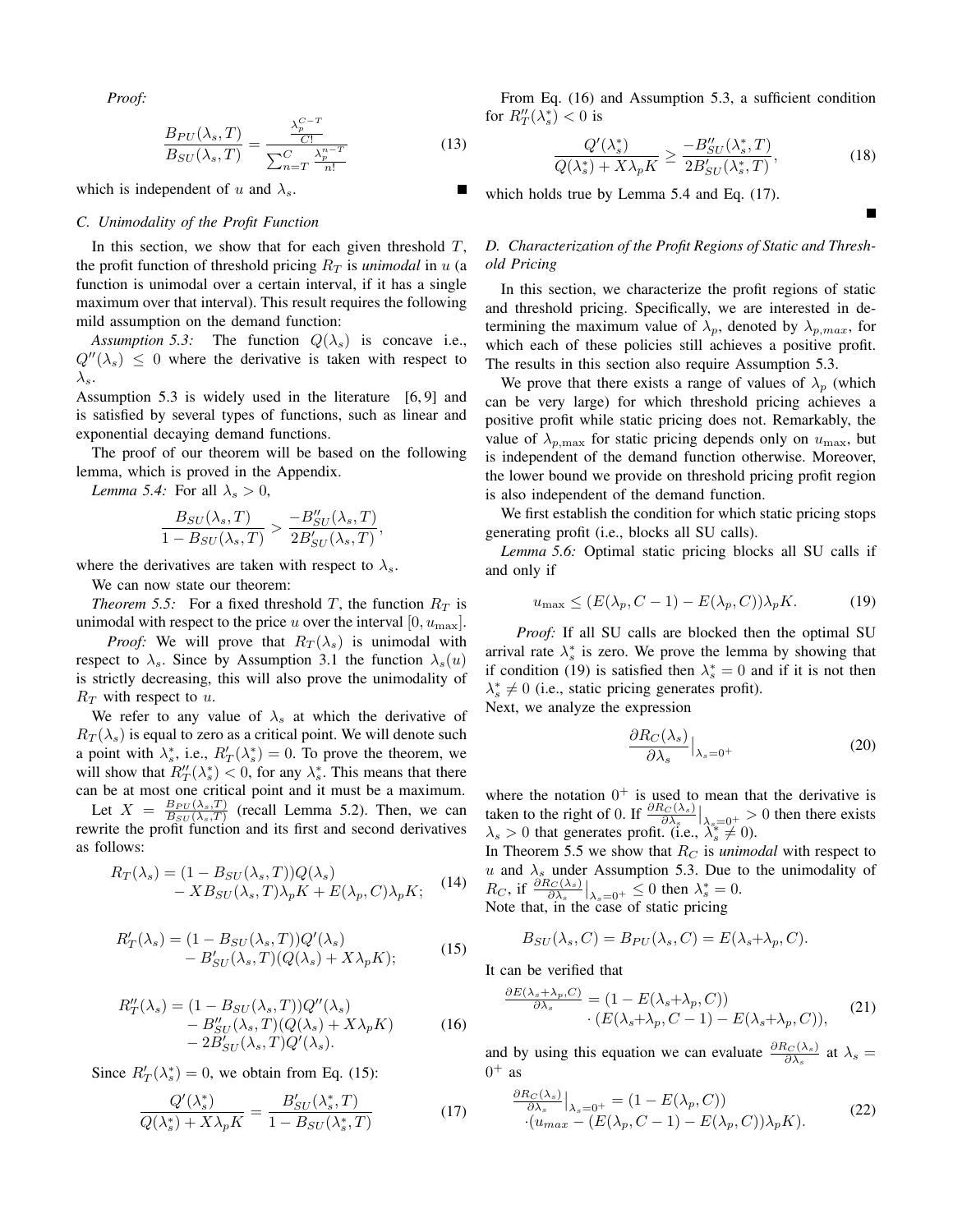Note that  $E(\lambda_p, C) < 1$ . Therefore, the sign of Eq. (22) depends only on the last term.

An interesting corollary from this lemma is that if  $K = 0$ (i.e., there is no punishment), then static pricing policy will accept SUs for all values of  $\lambda_p$ , and hence achieves the maximum profit region. This result indicates that the nonoptimality of static pricing is due to both the presence of non-elastic PUs and punishments.

Next, we conduct a similar analysis for threshold pricing. We consider the case  $T = 1$ . This will provide a lower bound on the profit region of threshold pricing. Note that if threshold pricing generates profit when  $T = 1$ , it will also do so when the threshold is set to its optimal value.

*Lemma 5.7:* Threshold pricing with  $T = 1$  generates profit if and only if

$$
u_{\max} \ge E(\lambda_p, C)K. \tag{23}
$$

п

*Proof:* It can be shown that

$$
\frac{\partial B_{PU}(\lambda_s,1)}{\partial \lambda_s} = (1 - B_{SU}(\lambda_s,1)) B_{PU}(\lambda_s,1) \frac{1}{\lambda_s + \lambda_p},\qquad(24)
$$

$$
\frac{\partial B_{SU}(\lambda_s,1)}{\partial \lambda_s} = (1 - B_{SU}(\lambda_s,1)) B_{SU}(\lambda_s,1) \frac{1}{\lambda_s + \lambda_p}.
$$
 (25)

By using Eqs. (24) and (25), we can evaluate  $\frac{\partial R_1(\lambda_s)}{\partial \lambda_s}$  at  $\lambda_s = 0^+$  as  $0^+$  as

$$
\frac{\partial R_1(\lambda_s)}{\partial \lambda_s}\Big|_{\lambda_s=0^+} = (1 - B_{SU}(0, 1))
$$
  
· $(u_{max} - B_{PU}(0, 1)K).$  (26)

Note that,  $B_{PU}(0, 1) = E(\lambda_p, C)$ . The result follows based on arguments similar to those of the previous lemma.

It is a reasonable conjecture that maximum profit region for threshold pricing is archived when  $T = 1$ . This is supported by our simulations.

We next show that the profit region of threshold pricing is larger than that of static pricing. We do so by showing that the RHS of Eq. (23) is larger than that of Eq. (19).

*Lemma 5.8:* For  $C > 1$  and  $\lambda_p > 0$ 

$$
(E(\lambda_p, C-1) - E(\lambda_p, C))\lambda_p > E(\lambda_p, C). \tag{27}
$$

*Proof:* Manipulating expressions we obtain that Eq. (27) holds if only if

$$
E(\lambda_p, C) > \frac{\lambda_p - C}{\lambda_p} \quad \Leftrightarrow \quad 1 - E(\lambda_p, C) < \frac{C}{\lambda_p}.
$$

Note that at this point the claim is proved for  $C > \lambda_p$ . Further manipulation yields

$$
1 - E(\lambda_p, C) < \frac{1}{\lambda_p} \frac{\sum_{n=0}^{C-1} \frac{\lambda_p^n}{n!}}{\sum_{n=1}^C \frac{\lambda_p^{n-1}}{n!}} \tag{28}
$$

$$
= \frac{1}{\lambda_p} \frac{1 + \sum_{n=1}^{C-1} \frac{\lambda_p^n}{n!}}{1 + C^{-1} \sum_{n=2}^{C} \frac{\lambda_p^{n-1} C}{n!}}
$$
(29)

$$
\langle \frac{1}{\lambda_p} \frac{1 + \sum_{n=1}^{C-1} \frac{\lambda_p^n}{n!}}{1 + C^{-1} \sum_{n=1}^{C-1} \frac{\lambda_p^n}{n!}} \rangle \langle \frac{C}{\lambda_p}.
$$
 (30)

|            | $C=20$                             |                                   | $C=40$        |                                   |  |  |  |  |
|------------|------------------------------------|-----------------------------------|---------------|-----------------------------------|--|--|--|--|
| $u_{\max}$ | S P<br>$\mathbf{v}_{p,\text{max}}$ | TР<br>$\mathbf{v}_{p,\text{max}}$ | S P<br>p, max | ΓP<br>$\mathbf{v}_{p,\text{max}}$ |  |  |  |  |
| 10         | 12.4                               | 17.6                              | 28.6          | 38.8                              |  |  |  |  |
| 30         | 15.4                               | 25.6                              | 33.1          | 54.2                              |  |  |  |  |
| 50         | 18.2                               | 38.2                              | 37.2          | 78.1                              |  |  |  |  |
| 70         | 22.4                               | 65.3                              | 42.9          | 98.6                              |  |  |  |  |
|            |                                    |                                   |               |                                   |  |  |  |  |

TABLE I MAXIMUM VALUES OF  $\lambda_p$  FOR WHICH STATIC PRICING (SP) AND THRESHOLD PRICING (TP) GENERATE PROFITS FOR  $\lambda_s(u) = (u_{max} - u)_{+}$  AND  $K = 100$ .

Finally, we state our theorem which is a result of the previously stated lemmas.

*Theorem 5.9:* If Eq. (27) holds then for any demand function  $\lambda_s(u)$  there exists values of  $\lambda_n$  for which static pricing blocks all SU calls but threshold pricing does not.

*Proof:* By Lemma 5.8, there exist a  $\lambda_p$  for which the following is true:

$$
(E(\lambda_p, C-1) - E(\lambda_p, C))\lambda_p K \ge u_{max} > E(\lambda_p, C)K
$$
 (31)

and by Lemmas 5.6 and 5.7 the result follows.

Table I provides a comparison for linear demand function with different values of  $u_{\text{max}}$ . We observe that the difference can be very large. For instance, for the case  $C = 20$  and  $u_{\text{max}} = 70$ , the value of  $\lambda_{p,\text{max}}$  for threshold pricing is almost three times larger than that for static pricing.

# VI. EFFICIENT COMPUTATION OF THE OPTIMAL THRESHOLD AND PRICE

In Section V-C we showed that the profit function of threshold pricing is unimodal. This allows us to exploit efficient logarithmic search techniques, such as Fibonacci search, to find the optimum price for a given threshold.

Our numerical results in the previous section have showed that threshold pricing performs close to optimal and far better than static pricing. In this section, we show another benefit of threshold pricing, namely, low computational complexity. Specifically, we show that the optimal price  $u^*$  and corresponding optimal threshold  $T^*(u^*)$  can be computed using  $O(C \log |\mathbb{U}|)$  iterations. This result is significant because the discretization step  $\Delta u$  should be chosen very small in order to minimize the loss of profit due to price discretization.

We can further speed up the process by reducing the search range. The following lemma shows that the optimum price for threshold pricing is higher than or equal to  $u_{\infty}$ . Hence, we can restrict the search range for the optimum price to the interval  $[u_{\infty}, u_{\max}].$ 

*Lemma 6.1:* For any given threshold  $T$ ,  $u^*(T) > u_{\infty}$ , where  $u^*(T)$  is the optimum price when the threshold is set to T.

*Proof:* Let u<sup>−</sup> < u∞. From Assumption 3.1 on the demand function, we know that  $\lambda_s(u_-) > \lambda_s(u_{\infty})$ and  $Q(\lambda_s(u_-))$  <  $Q(\lambda_s(u_\infty))$ . Moreover, for any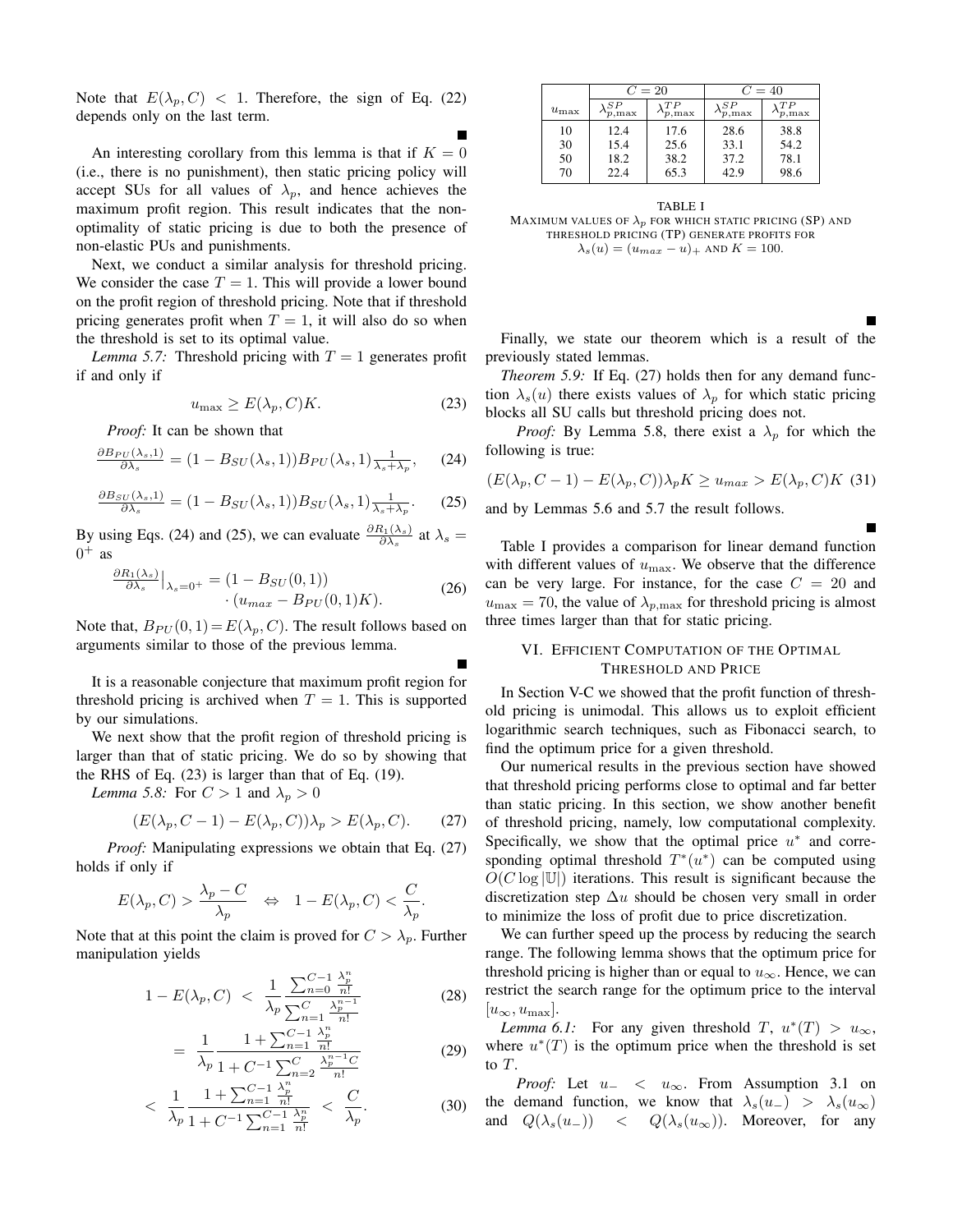T we have  $B_{SU}(\lambda_s(u_\infty), T) < B_{SU}(\lambda_s(u_-), T)$  and  $B_{PU}(\lambda_s(u_\infty), T) < B_{PU}(\lambda_s(u_-), T)$ . These inequalities lead to the following conclusion:

$$
\begin{aligned} & (1 - B_{SU}(\lambda_s(u_-), T)) Q(\lambda_s(u_-)) - B_{PU}(\lambda_s(u_-), T) \lambda_p K \\ &< (1 - B_{SU}(\lambda_s(u_\infty), T)) Q(\lambda_s(u_\infty)) - B_{PU}(\lambda_s(u_\infty), T) \lambda_p K. \end{aligned}
$$

Thus, for any  $T$  (including  $T^*$ ) the profit decreases as prices go below  $u_{\infty}$ . Therefore, for any  $T, u^*(T) \geq u_{\infty}$ .

Next, we prove that optimal threshold is  $T_{\infty} \leq T^* \leq C$ where

$$
T_{\infty} = \arg \max_{0 \le T \le C} (R_T(\lambda_s(u_{\infty}))
$$

i.e.,  $T_{\infty}$  is the optimal threshold when price is set to  $u_{\infty}$ . This statement enables us to reduce search interval for the optimum threshold. Thus speeding up the computation time of optimal threshold policy. For the proof we need the following lemma.

*Lemma 6.2:* Assume  $\lambda_s$  and u are independent variables. The optimal threshold  $T^*$  is a non-increasing function of  $\lambda_s$ assuming  $u$  is fixed. It is also non-decreasing function of  $u$ assuming  $\lambda_s$  is fixed.

*Proof:* This lemma is obtained by applying Theorem 2 of [18] (see Section II). In order to apply results of [18] to our threshold model we assume that there are no *walk-in* users. We consider PUs and SUs as two different *contract* user classes for which prices are set to K and u and arrival rates are  $\lambda_p$ and  $\lambda_s$ , respectively. Theorem 2 of [18] states that in such a setting if we increase  $u(\lambda_s)$  is fixed) the corresponding optimal threshold for SUs will increase. Moreover, if we reduce  $\lambda_s$  (u is fixed) the threshold will increase again.

Now, we can state the theorem

*Theorem 6.3:* Optimal threshold is in the range

$$
T_{\infty} \le T^* \le C. \tag{32}
$$

*Proof:* Assume u is increased in the amount of  $\alpha$  units to  $u + \alpha$ . Let  $\beta = \lambda_s(u) - \lambda_s(u + \alpha)$  be the corresponding decrease in demand. By using Lemma 6.2 we can claim

$$
T^*(\lambda_s, u) \le T^*(\lambda_s, u + \alpha) \le T^*(\lambda_s - \beta, u + \alpha) \tag{33}
$$

Eq.  $(33)$  means if we increase u, the corresponding optimal threshold will not decrease.

Since optimal price,  $u^*$ , is higher than  $u_{\infty}$ , we can conclude that  $T_{\infty} \leq T^*$ .

Using the above theorem and lemmas, we can thus compute  $T^*$  and  $u^*(T^*)$  very easily, namely, we first compute the optimal price  $u^*(T)$  (within the range  $[u_{\infty}, u_{\max}]$ ) for each threshold  $T \in [T_\infty, C]$ , using a logarithmic search procedure. Then, we establish the optimal threshold

$$
T^* = \arg\max_{T_{\infty} \le T \le C} R_T(\lambda_s(u^*(T))),
$$

with corresponding optimal price  $u^*(T^*)$ .

In Table II, we present a numerical comparison of the time required to compute the optimal threshold policy and optimal

| $\overline{C}$            | $t_{run}^{OP}/t_{run}^{TP}$ | $R_{OP}$                      | $R_{TP}$                      | $R_{SP}$              |
|---------------------------|-----------------------------|-------------------------------|-------------------------------|-----------------------|
| 250<br>500<br>750<br>1000 | 5.9<br>11.1<br>18.7<br>27.7 | 3.8<br>42.1<br>111.6<br>188.6 | 3.1<br>39.7<br>108.4<br>185.7 | 15.0<br>75.5<br>155.3 |

TABLE II REVENUES OF OPTIMAL DYNAMIC PRICING (OP), TP, AND SP AND RATIO OF RUN TIMES OF OP AND TP. SYSTEM PARAMETERS:  $\lambda_p = \frac{9}{10}C$ ,  $K = 100, \lambda_s(u) = \frac{C}{250} (10e^{-(\frac{u}{5}-1)^2} - 10^{-1})_+$  FOR  $u \ge 5$ , AND<br>  $\Delta u = 10^{-6}$ .

dynamic policy. For computation of optimal dynamic policy *policy iteration* is used due to reasons mentioned in section IV. Moreover, the policy iteration procedure is also speeded up by taking advantage of unimodality. Both algorithms were developed in MATLAB and run on a Pentium M 1.7GHz PC. These numerical results demonstrate the practical importance of the optimization developed in this section.

## VII. CONCLUDING REMARKS

In this paper we have investigated the problem of devising efficient pricing policies for secondary spectrum usage. Such policies are essential in order to minimize the loss of efficiency in transactions, which could limit the granularity and thereby liquidity of secondary spectrum markets.

Specifically, we have formalized the problem of profit maximization for the usage of wireless spectrum in the presence of both primary and secondary users (PUs and SUs). We have provided a stochastic dynamic programming formulation of the problem and shown how to derive the optimal stationary pricing policy using policy iteration or relative value iteration.

A drawback of the optimal dynamic policy is to charge SUs different prices over time, depending on the channel occupancy. This makes the cost of spectrum access much less predictable and could potentially reduce demand. Thus, we have investigated the design of simple, yet efficient, singleprice policies. We have provided numerical and analytical evidences that static pricing policies do not perform well in such settings (in contrast to settings where all the users are elastic). On the other hand, we have proven that deterministic threshold pricing achieves the optimal profit amongst all the single-price policies and performs close to global optimal pricing for a variety of demand functions. Under certain reasonable assumptions on the demand function, we have also proven that the profit function of threshold pricing is unimodal in the price. We have also showed that the optimal threshold lies within a specific interval. By taking advantage of these properties we showed that the optimal threshold policy is computationally more efficient than the optimal dynamic policy.

Lastly, we have characterized the profit regions of static and threshold pricing, as a function of the arrival rate of PUs. We have shown that these regions critically depend on the support of the demand function and, in particular, the parameter  $u_{\text{max}}$ , but not on the specific form of the demand function. We have